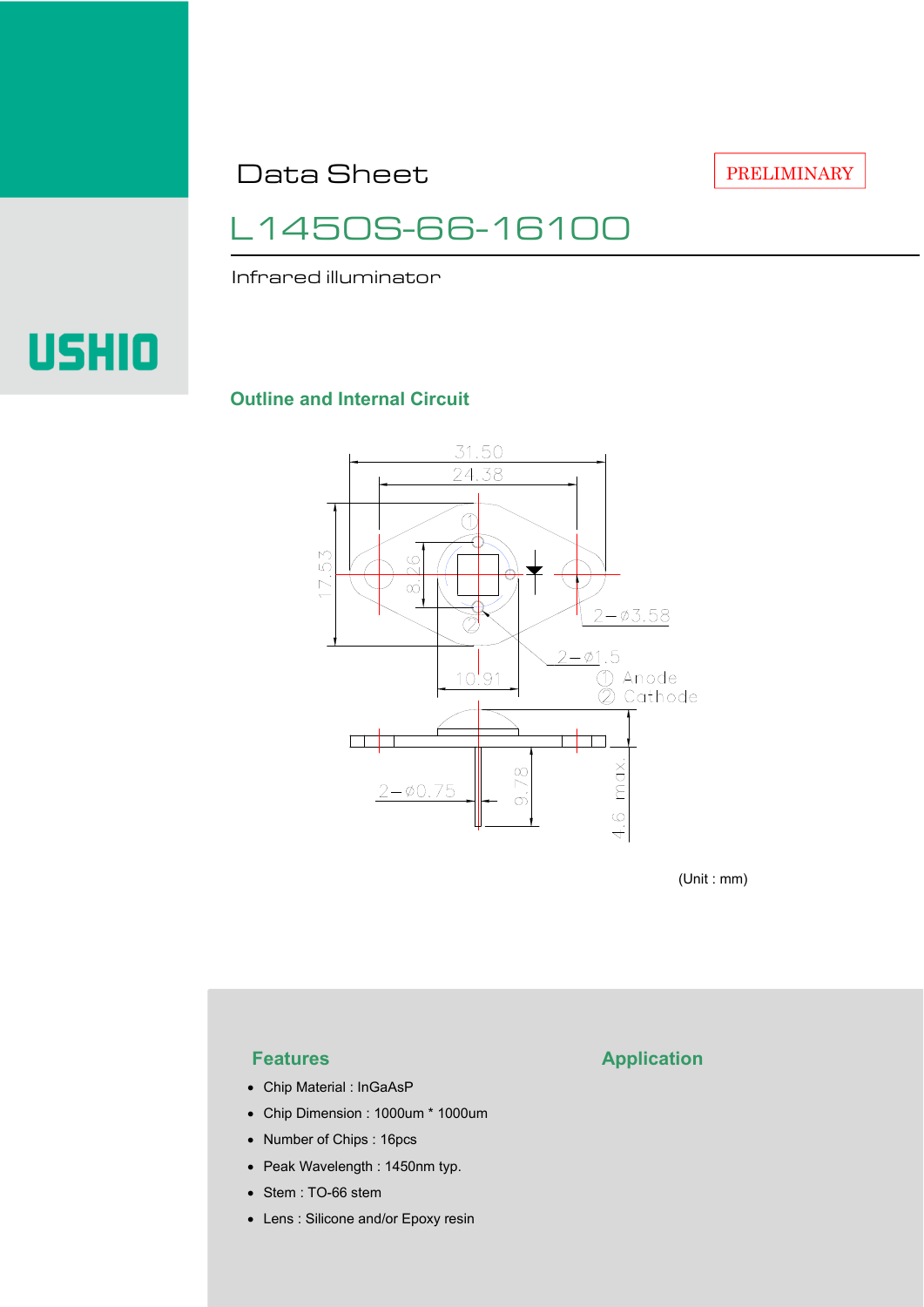

#### **Absolute Maximum Ratings (Tc=25°C)**

| <b>Item</b>                  | <b>Symbol</b> | <b>Ratings</b>  | <b>Unit</b> |
|------------------------------|---------------|-----------------|-------------|
| Power Dissipation            | <b>PD</b>     | 16              | W           |
| <b>Forward Current</b>       | IF            | 2.8             | A           |
| Reverse Voltage              | <b>VR</b>     | 12              | V           |
| <b>Thermal Resistance</b>    | Rthja         | $\overline{2}$  | K/W         |
| Junction Temperature         | Tj            | 120             | $^{\circ}C$ |
| <b>Operating Temperature</b> | Topr          | $-40 \sim +85$  | $^{\circ}C$ |
| Storage Temperature          | Tstg          | $-40 \sim +100$ | $^{\circ}C$ |
| <b>Soldering Temperature</b> | <b>TSOL</b>   | 265             | $^{\circ}C$ |

‡Soldering condition: Soldering condition must be completed with 3 seconds at 265°C.

### **Optical and Electrical Characteristics (Tc=25°C)**

| <b>Parameter</b>            | <b>Symbol</b>  | <b>Min</b> | <b>Typ</b> | <b>Max</b> | <b>Unit</b> | <b>Test Condition</b> |
|-----------------------------|----------------|------------|------------|------------|-------------|-----------------------|
| <b>Forward Voltage</b>      | VF             |            | 4.1        | 5.6        | V           | $IF = 2A$             |
| <b>Total Radiated Power</b> | P <sub>O</sub> |            | 110        |            | mW          | $IF = 2A$             |
| Peak Wavelength             | $\lambda$ p    | 1400       |            | 1500       | nm          | $IF = 2A$             |
| Half Width                  | Δλ             |            | 85         |            | nm          | $IF = 2A$             |
| Viewing Half Angle          | $\theta$ 1/2   |            | ±67        |            | deg.        | $IF=100mA$            |
| <b>Rise Time</b>            | tr             |            | 40         |            | ns          | $IF = 2A$             |
| <b>Fall Time</b>            | tf             |            | 80         |            | ns          | $IF = 2A$             |

‡Radiated Power is measured by G8370-85.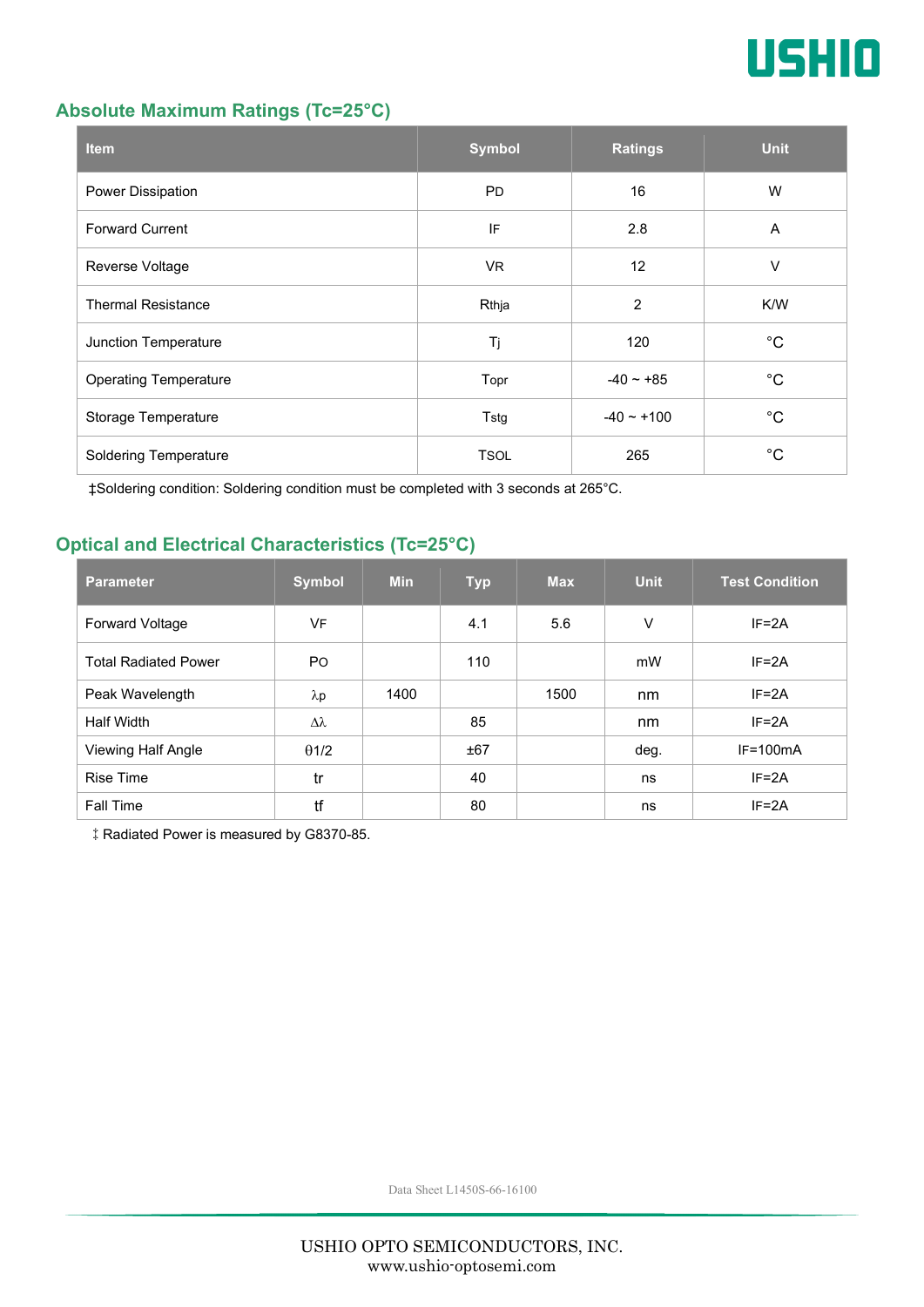

#### **Typical Characteristic Curves**

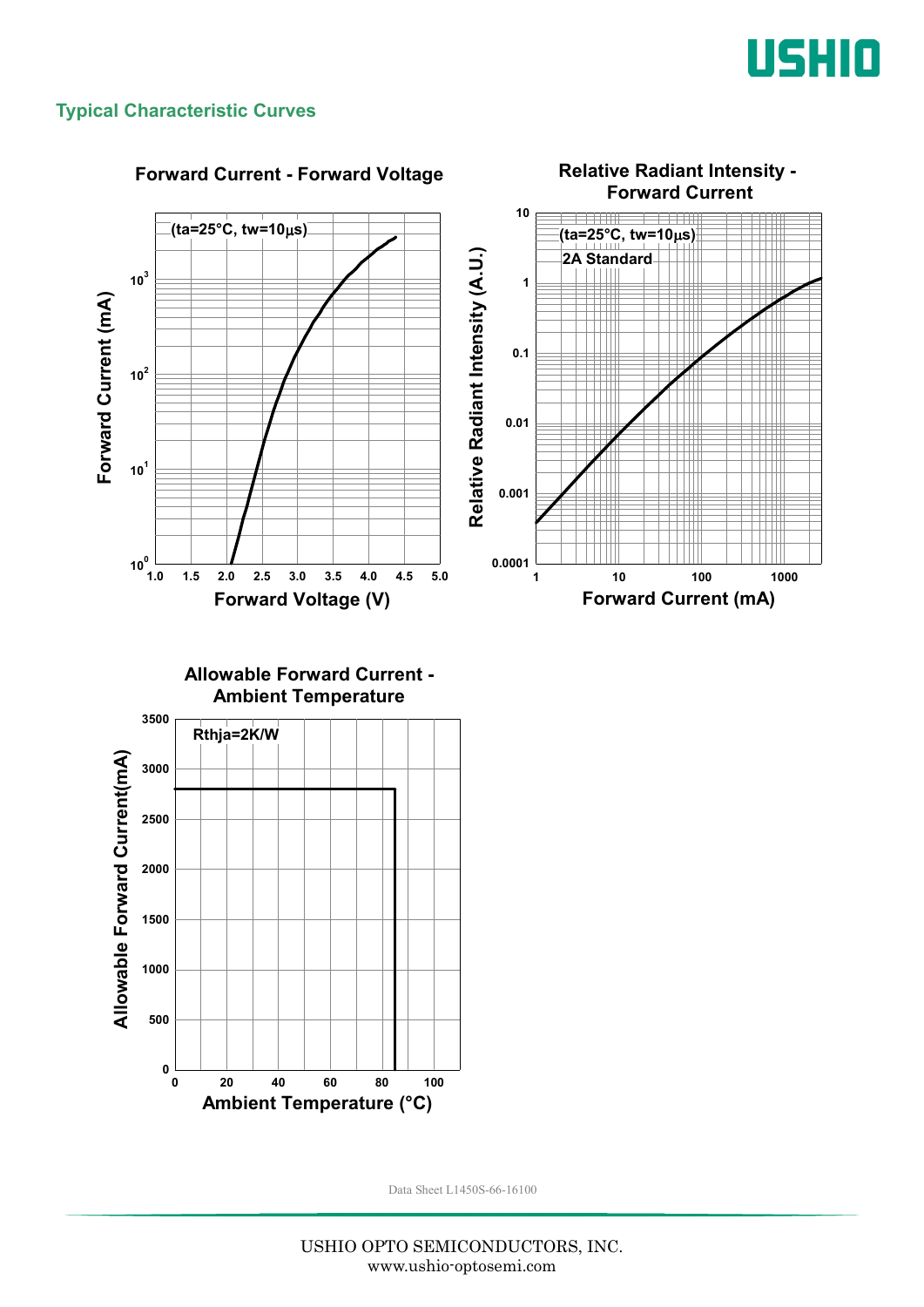## USHIO

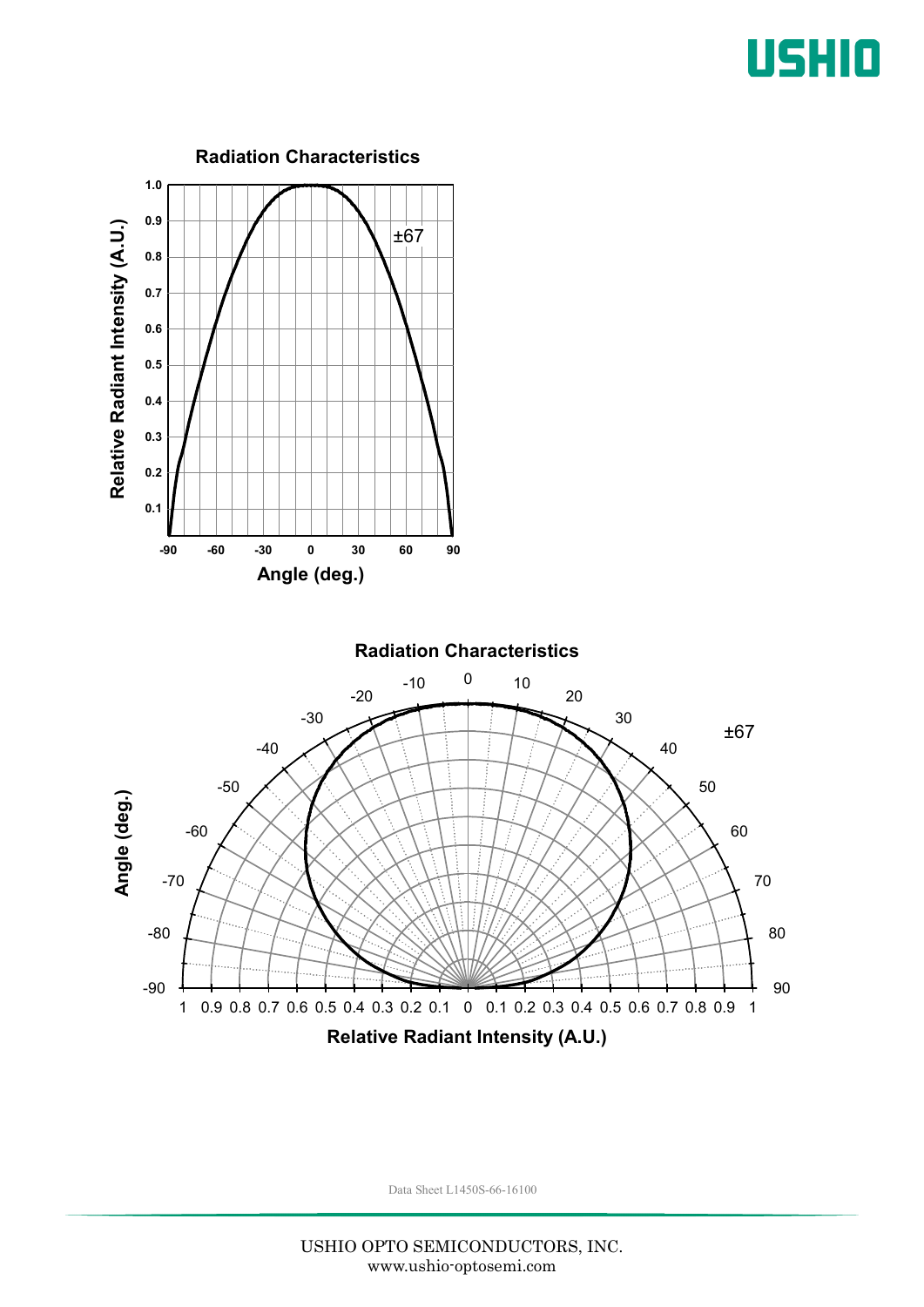

\*The data below shows the characteristics of one representativeTO-66 chip.